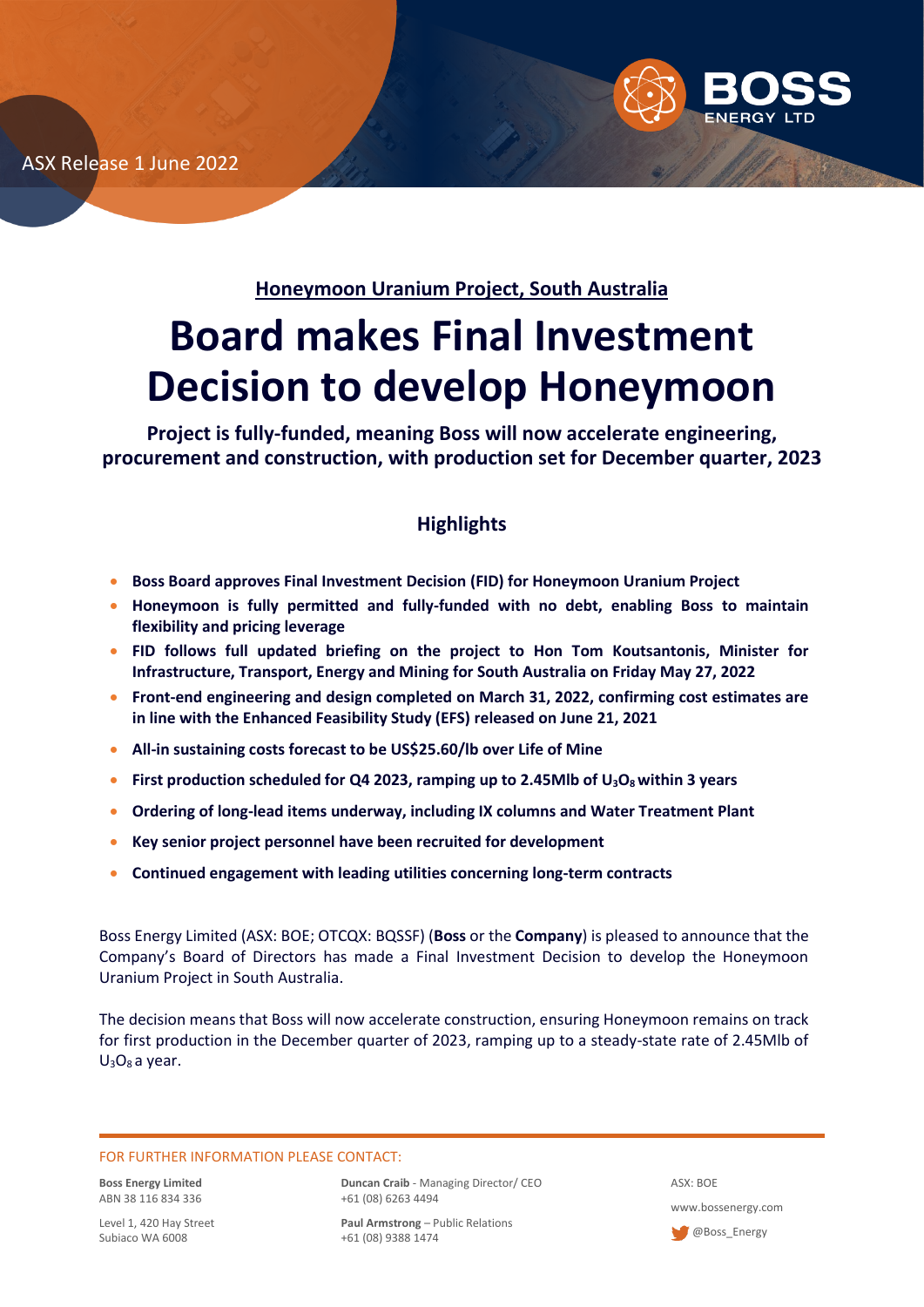

The forecast A\$113 million capital cost of the development (including contingency) is fully-funded. Boss raised A\$125 million via a share placement and share purchase plan in March 2022. The Company also holds a strategic 1.25 million pound uranium stockpile valued at US\$59.38 million<sup>1</sup>.

Boss has no debt, ensuring it has maximum flexibility and pricing leverage in its offtake negotiations.

The FID follows a full updated briefing provided to the South Australian Minister for Infrastructure, Transport, Energy and Mining, Tom Koutsantonis, by Boss Managing Director Duncan Craib and Director Bryn Jones on Friday May 27, 2022.

The Board's endorsement of the project's development comes ahead of Mr Craib's presentation next week at the annual World Nuclear Fuel Market conference, which is also attended by many of the world's leading uranium customers and power utilities.

"This Final Investment Decision puts Boss firmly on track to be Australia's next uranium producer," Mr Craib said.

"We are fully-funded with no debt, fully-permitted and extensive infrastructure in place. Our front-end engineering studies are completed and we are ready to order key equipment and start construction immediately.

"This puts us in an extremely strong negotiating position with utilities and ensures we can capitalise on the looming uranium supply deficit."

Boss' FEED study showed Honeymoon will be a technically and financially robust project. Importantly, the FEED study confirmed that the cost estimates in the EFS (see ASX release dated June 21, 2021) remain accurate.

The key highlights in the Honeymoon EFS include:

- Honeymoon is economically robust with an IRR of 47% at a US\$60/lb  $U_3O_8$  price;
- Honeymoon is technically robust, with nameplate production of 2.45Mlb  $U_3O_8$  per annum at an AISC of US\$25.60 over the Life of Mine;
- Potential to extend beyond initial 11-year mine life through near mine satellite deposits.

Mr Craib said since completing the FEED study, the Company had made rapid progress on several key fronts to minimise the lead time between FID and first production.

This included a successful recruitment program which saw the Company build a highly experienced senior project management team.

Several long lead items have been ordered, including the award of NIMCIX columns tender and the Water Treatment Plant tender, and detailed engineering was underway.



*<sup>1</sup> Strategic uranium stockpile valued at US\$59.38 million based on a spot price of US\$47.5/lb as at 31 May 2022.*